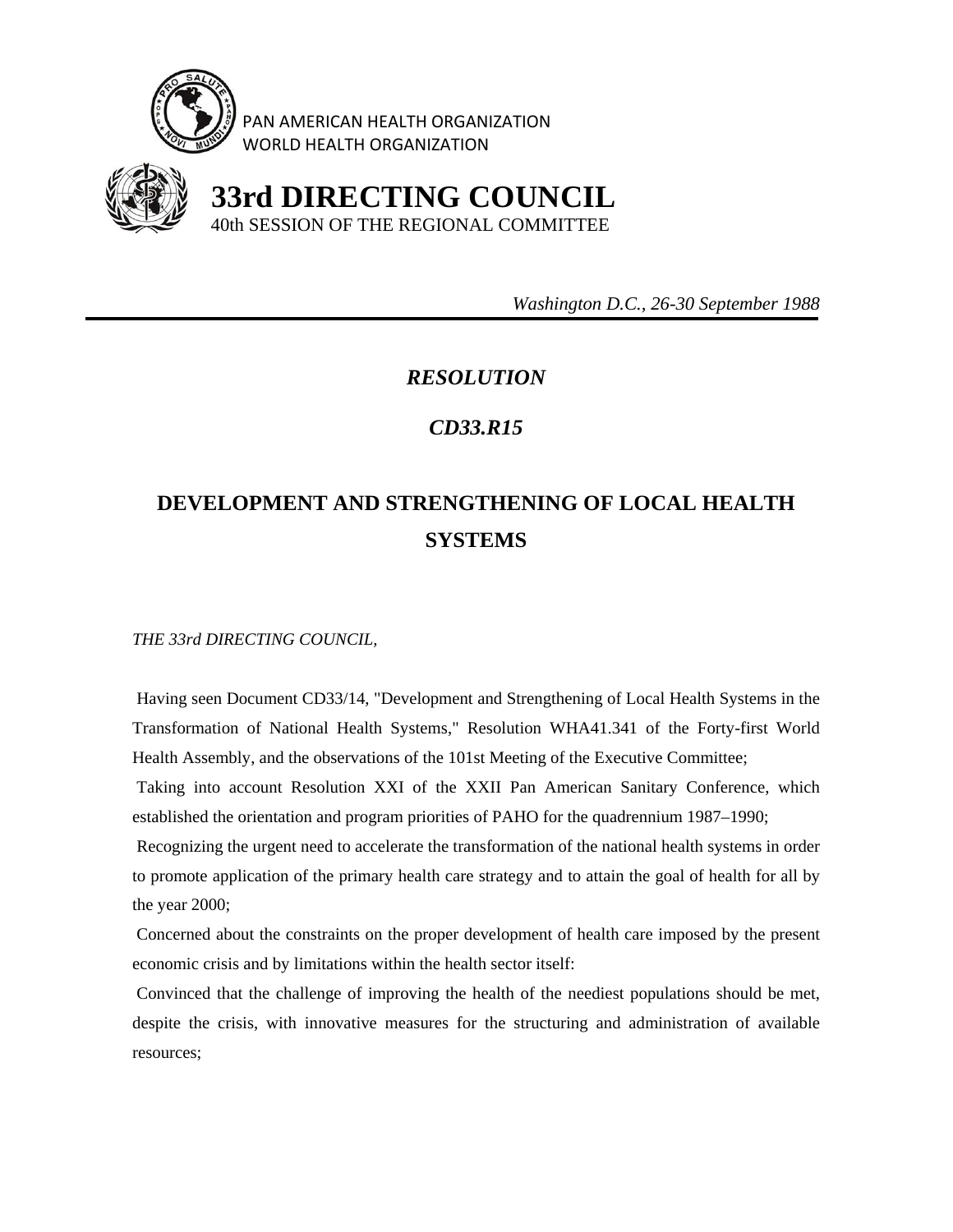Cognizant of the exercises already under way in most of the countries for the transformation of the national health systems based on the development of local health systems as part of national decentralization and deconcentration processes; and

 Agreeing that it is at the local level that policies and strategies for social development and health care can be implemented on the basis of social participation, intersectoral action, coordination of financial sources, and integration of programs,

## *RESOLVES*

1. To thank the Director for Document CD33/14, "Development and Strengthening of Local Health Systems in the Transformation of National Health Systems."

2. To urge Member Governments:

a) To continued and to strengthen their work of defining policies, strategies, programs, and activities for the transformation of national health systems through the development of local health systems;

b) To ensure coordinated participation in the strengthening of local health systems by all government institutions responsible for the delivery of services, especially the social security administrations, and the international cooperation agencies;

c) To promote, in accordance with their institutional realities, the notion of a program-level partnership among the public sector, nongovernmental organizations, and the private sector;

d) To place special emphasis on the provision of resources and decentralization to strengthen the operating capacity of local health systems, and on specific programs for dealing with priority health problems;

e) To give special attention to the aspects cited in Section IV of Document CD33/14 as a response by the sector for the attainment of greater equity, efficiency, effectiveness, and participation;

f) To define and apply suitable indicators and processes for evaluating the development of local health systems and the progress made;

g) To promote research on health system services at the local level.

3. To request the Director:

a) To strengthen technical cooperation to the Member Countries so that resources will be mobilized for activities to transform national health systems and to support priority programs through the development of local health systems and, particularly, to develop the planning process and information systems, administration, community participation, the leadership of the sector, and personnel training;